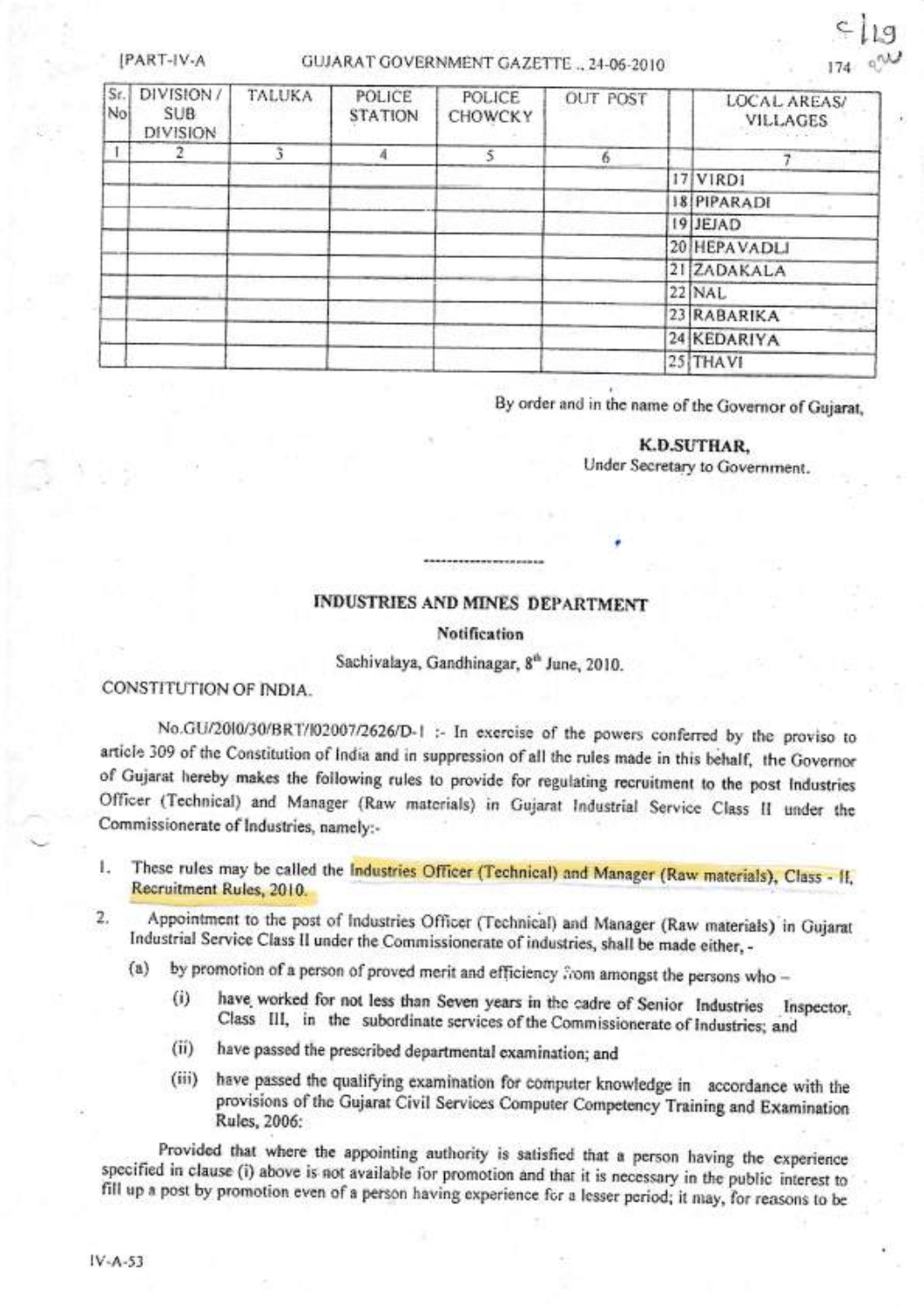recorded in writing, promote such person who possesses experience of a period of not less than two thirds of the period specified in clause (i) above;

PART-IV-AI

by direct selection;  $(b)$ 

3. The appointments by direct selection and promotion shall be made in the ratio of 1:2.

4. To be eligible for appointment by direct selection to the post mentioned in rule-2, a candidate shall -(a) not be more than 31 Years of age:

Provided that the upper age limit may be relaxed in favour of a candidate who is already in the service of the Government of Gujarat in accordance with the provisions of the Gujarat Civil Services Classification and Recruitment (General) Rules, 1967;

 $(b)$  possess -

(i) a First Class bachelor's degree in Engineering or Technology (excluding Civil Engineering) obtained from any of the universities or institutions established or incorporated by or under the Central or State Act in India; or any other educational institution recognized as such or declared as deemed university under section 3 of the University Grants Commission Act, 1956; or possess an equivalent qualificatiorecognized by the Government,

(ii) the basic knowledge of computer application as prescribed in the Gujarat Civil Services Classification and Recruitment (General) Rules 1967,

(c )(i) have about three years experience in the field of Engineering or Technology (excluding Civil Engineering) on the post not below the rank of Junior Industries Inspector in Government Department; or

(ii) have about three years experience in the field of Engineering or Technology (excluding Civil Engineering) in any Local body or a Government under taking Board/Corporation or a Limited Company established by Law in India or an Industrial Organization, on the post which is equivalent to or not below the rank of Junior Industries Inspector in a Government Dopartment recognized by the Government as such:

(d) possess adequate knowledge of Gujarati and/or Hindi.

The candidate appointed by directs selection shall be kept on probation for a period of two Years. 5.

- The candidate appointed by direct selection shall, during his probation period be required to underg-6. pre-service training and to pass the post training examination in accordance with the Gazetteu-Officers Pre-service Training and Examination Rules, 1970.
- The candidate appointed by direct selection shall during his probation period be required to pass the  $7.$ qualifying examination for Computer Knowledge in accordance with the provisions of the Gujarat Civil Services Computer Competency Training and Examination Rules, 2006.
- The selected candidate shall be required to pass the Departmental Examination and an examination in 8. Hindi or Gujarati or both in accordance with the rules prescribed by the Government.
- The candidate appointed either by promotion or by direct selection shall have to undergo such training  $9.$ and to pass such examination as may be prescribed by the Government.
- 10. The selected candidate shall be required to furnish a security and surety bond in such form, for such amount and for such period as may be prescribed by the Government.

By order and in the name of the Governor of Gujarat,

ANAND ZINZALA,

Deputy Secretary to Government.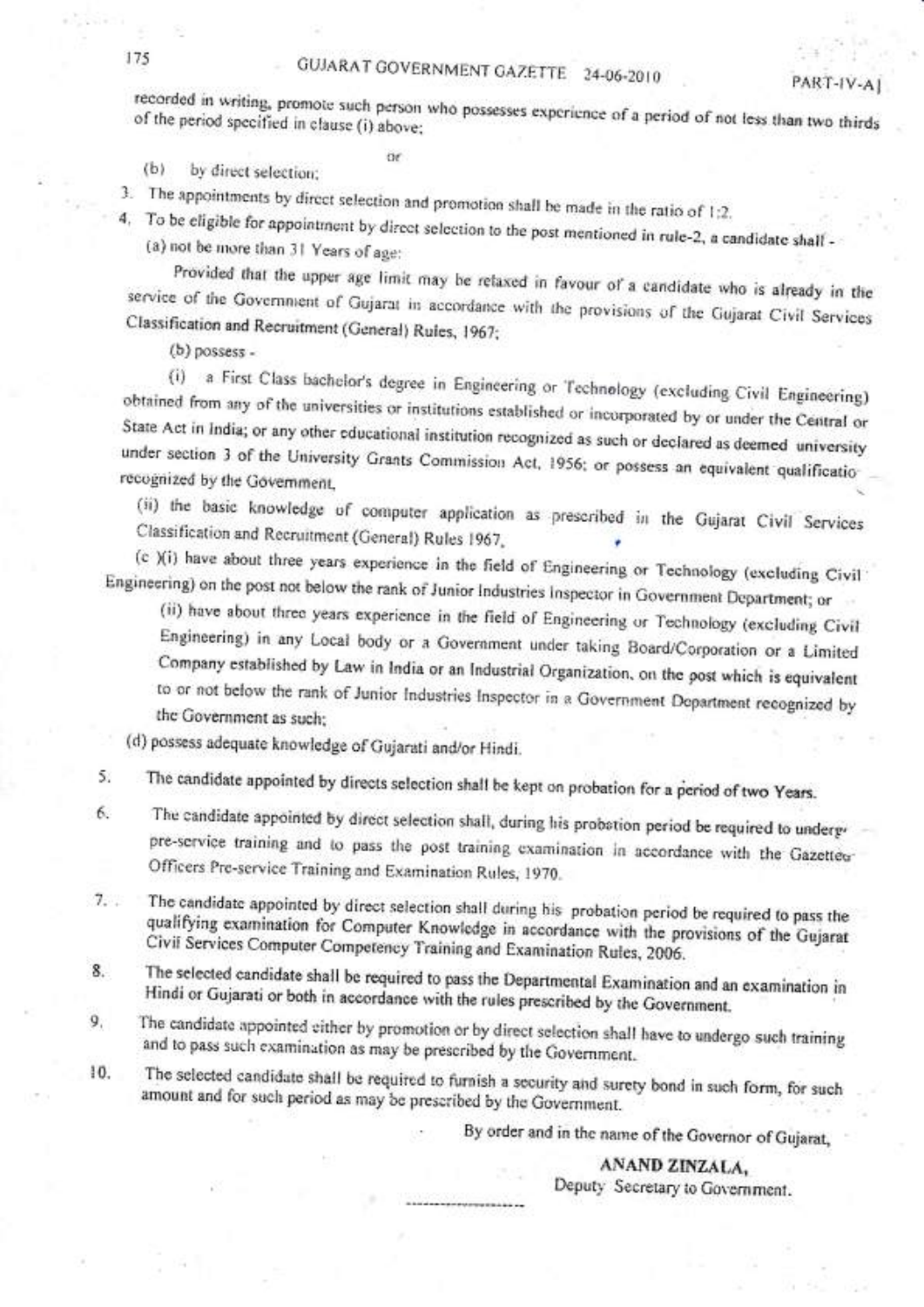### INDUSTRIES AND MINES DEPARTMENT

### Notification

## Sachivalaya, Gandhinagar, 9th May, 2016

## CONSTITUTION OF INDIA.

NO.GU/2016/50/BRT/102007/2626/D-1:- In exercise of the powers conferred by the proviso to article 309 of the Constitution of India, the Governor of Gujarat hereby makes the following rules further to amend the Industries Officer (Technical) and Manager (Raw Materials), Class II, Recruitment Rules, 2010, namely:-

- 1. These rules may be called the Industries Officer (Technical) and Manager (Raw Materials), Class II, Recruitment (Amendment) Rules, 2016.
- 2. In the Industries Officer (Technical) and Manager (Raw Materials), Class II, Recruitment Rules, 2010, in rule 4, in clause (a),-
	- $(i)$  for the figures and word, "33 years", the figures and word "38 years" shall be substituted;
	- (ii) after the existing proviso, the following proviso shall be inserted, namely:-

"Provided further that nothing contained in clause (b) of sub-rule (9) of rule 8 of the Gujarat Civil Services Classification and Recruitment (General) Rules,l967 shall be applicable in so far as relaxation of upper age limit as prescribed above is concerned;" '

By order and in the name of the Governor of Gujarat,

## K. S. PRAJAPATI,

Joint Secretary to Government.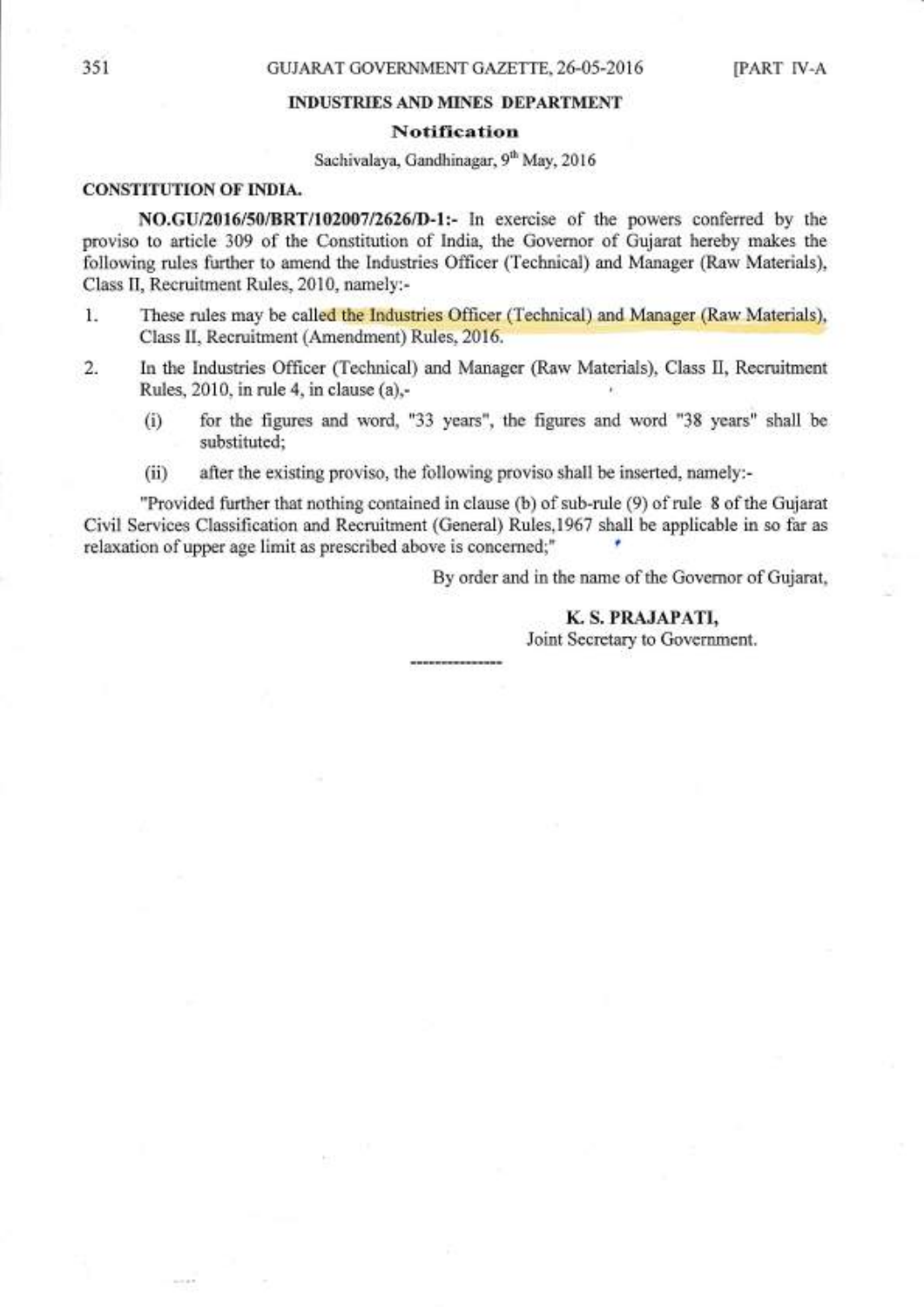Provided that where the appointing authority is satisfied that a person having the experience specified in sub-clause (i) above is not available for promotion and that it is necessary in the public interest to fill up the post by promotion even of <sup>a</sup> person having experience for a lesser period; it may, for reasons to be recorded in writing promote such person who possesses experience of a period of not less than two- thirds of the period specified in sub- clause (i) above; or

- (b) by direct selection.
- 3. Appointrnent by direct selection and by promotion shall be made in the ratio of l:2, respectively.
- 4. To be eligible for appointment by direct selection to the post mentioned in rule 2, a candidate shall, -
	- (a) not be more than 37 years of age:

Provided that upper age limit may be relaxed in,favour of a candidate who is already in the service of the Government of Gujarat in accordance with the provisions of the Gujarat Civil Services Classification and Recruitrnent(General)Rules,1967:

Provided further that the upper age limit may be relaxed in favour of a candidiate belonging to scheduled Castes, Scheduled Tribes, Socially and Educationally Backward Classes or women in accordance with the provisions of the Gujarat Civil Services Classification and Recruitment (General) rules, 1967;

- $(b)$  possess.
	- i. a Post Graduate degree in Science obtained from any of the Universities established or incorporated by or under the Central or a State Act in India; or any other educational institution recognised as such or declared to be deemed as aUniversity under section 3 of the University Grants Commission Act 1956; or possess an equivivalent qualification recognised as such by the Government;
	- ii. the basic knowledge of computer application as prescribed in the Gujarat Civil Services Classification and Recruitment (General) Rules, 1967;
	- iii. adequate knowledge of Gujarati or Hindi or both;
- (c) not be colour blind or squint;
- (d) be certified by the Civil Surgeon to possess the visual standards as below:-

|      |                | <b>Right</b> eye | Left eye        |
|------|----------------|------------------|-----------------|
| (i)  | Distant vision | 6/5              | $6/5$ (shellon) |
| (ii) | Near vision.   | 0/5              | 0/5             |

- 5. The provisions of rule 9A of the Gujarat Civil Services Classification and Recruitment (General) Rules, 1967 shall be applicable in respect of a candidate appointed by direct selection.
- 6- The candidate appointed by direct selection shall require to undergo such training and pass A11 India Board Examination for Senior Expert ,Class III, conducted by the National Crime Records Bureau and pass such examination.
- 7. The candidate appointed by direct selection shall require to fumish a security and surety bond in such form, for such amount and for such period as may be prescribed by the Government.

By order and in the name of the Govemor of Gujarat,

## D. R. BHAMMAR,

Deputy Secretary to Govemment.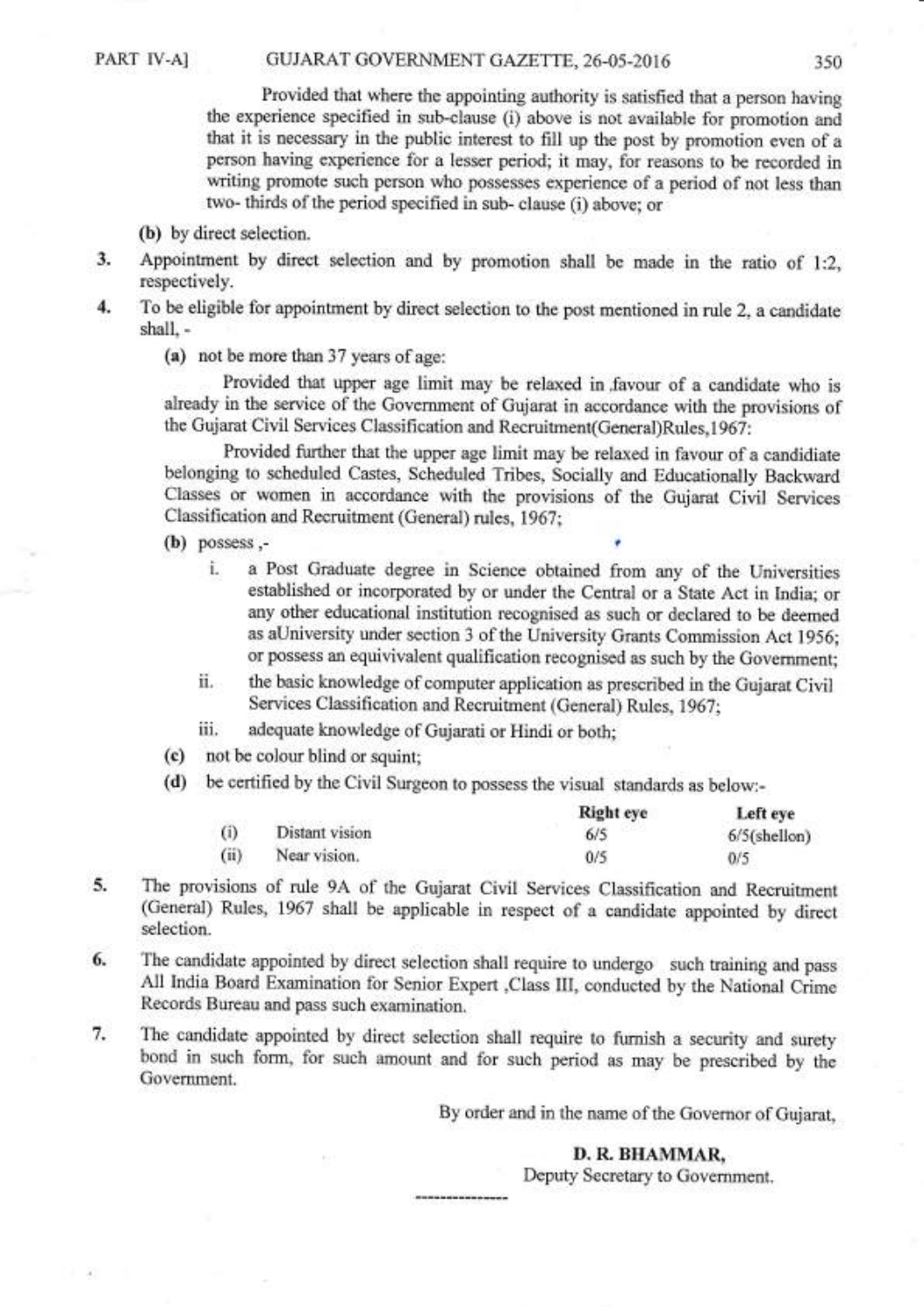#### GUJARAT GOVERNMENT GAZETTE, EX., 0208-2015

[PART IX

## **Notification**

## Regarding

## Amendment to The Industries Officer (Technical) and Manager (Raw Materials), Class II, Recruitment Rules, 2010.

## ઉદ્યોગ અધિકારી (ટેકનિકલ) અને વ્યવસ્થાપક (કાચો માલ), વર્ગ ૨, ભરતી નિયમો, ૨૦૧૦ સુધારવા સંબંધી જાહેરનામું.

ઉદ્યોગ અને ખાણ વિભાગ,

સચિવાલય, ગાંધીનગર, તારીખઃ ૩૦મી માર્ચ, ૨૦૧૫.

## ભારતનું સંવિધાન

shis: 94/2014/14/બીઆરટી/102000/2525/SI-1:- ભારતના સંવિદ્યાનના અનુરછેદ 30Gના પરંતુકથી મળેલી સત્તાની રૂએ, ગુજરાતના રાજ્યપાલ, આથી, ઉદ્યોગ અધિકારી (ટેકનિકલ) અને વ્યવસ્થાપક (કાચો માલ), વર્ગ ૨, ભરતી નિયમો, ૨૦૧૦ વધુ સુધારવા માટે નીચેના નિયમો કરે છેઃ–

- આ નિયમો ઉદ્યોગ અધિકા<mark>રી (ટેકનિકલ) અને વ્યવસ્થાપક (કાચો માલ્ન), વર્ગ ૨,</mark> ભરતી (સુધારા) ٩. નિયમો, ૨૦૧૫ કઠેવાશે.
- ઉદ્યોગ અધિકારી (ટેકનિકલ) અને વ્યવસ્થાપક (કાચો માલ), વર્ગ-૨, ભરતી નિયમો, ૨૦૧૦માં, ₹. નિયમ જમાં, ખંડ (ક)માં, "૩૧ વર્ષથી" એ આંકડા અને શબ્દને બદલે, "૩૩ વર્ષથી" એ આંકડા અને शબ्દ મૂકવા.

ગુજરાતના રાજયપાલના હકમથી અને તેમના નામે,

## કે.એસ.પ્રજાપતિ,

સરકારના સંચુક્ત સચિવ.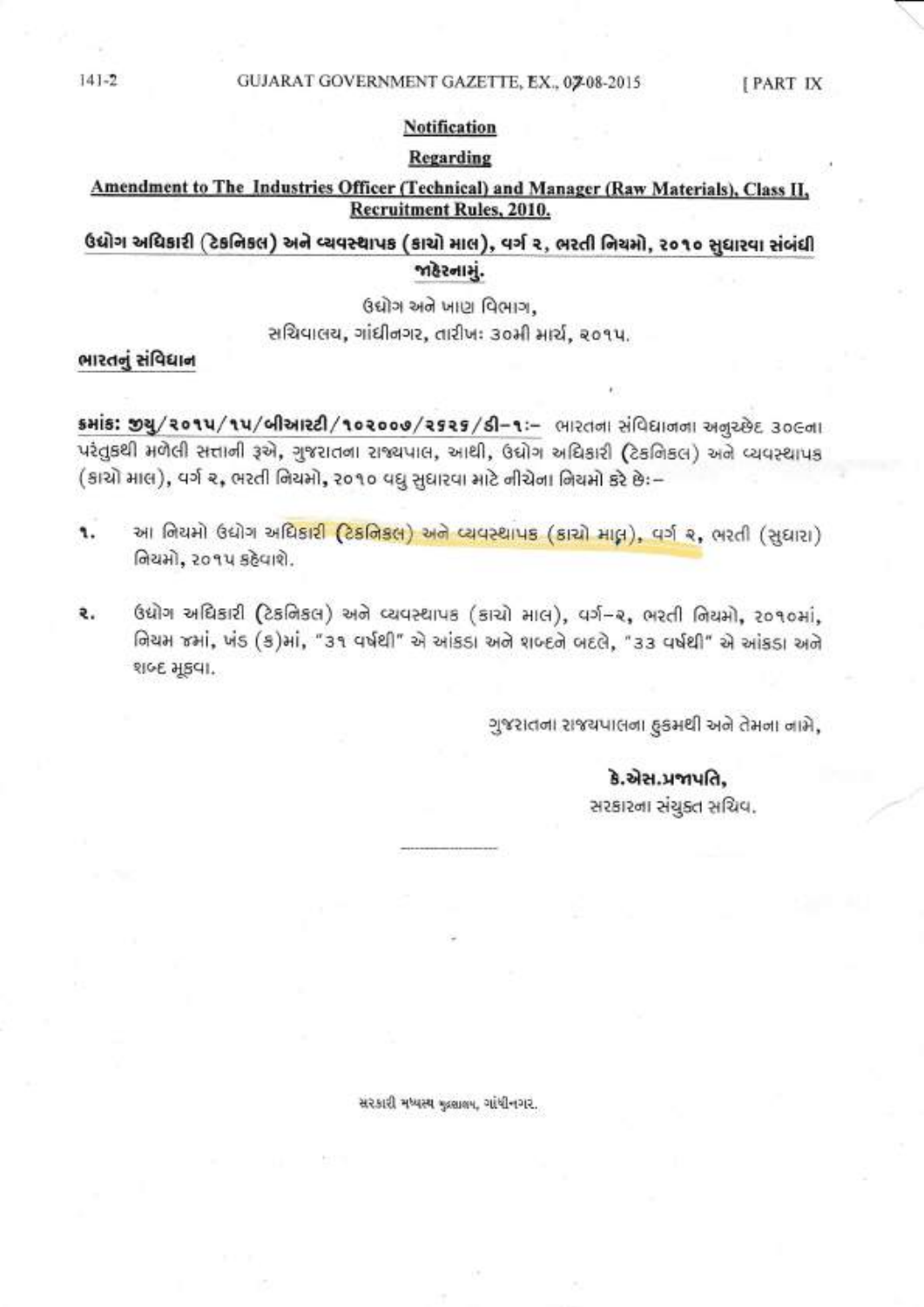Extra No. 141





વાર્ષિક લવાજમનો દર રૂા. ૩૫૦૦/-

# The Gujarat Gobernment Gazette

**EXTRAORDINARY** 

PUBLISHED BY AUTHORITY

Vol. LVI ]

FRIDAY, AUGUST 7, 2015/SRAVANA 16, 1937

Separate paging is given to this Part in order that it may be filed as, a Separate Compilation.

## PART IX

Gujarati translation of Bills, Acts and Notifications other than those published in other parts.

## વૈધાનિક અને સંસદીય બાબતોનો વિભાગ

સચિવાલય, ગાંધીનગર, ૭મી ઓગષ્ટ, ૨૦૧૫

ગુજરાત ગેઝેટમાં અંગ્રેજીમાં પ્રસિદ્ધ થયેલા તારીખ : ૩૦મી માર્ચ, ૨૦૧૫-ના ગુજરાત સરકારના ઉદ્યોગ અને ખાણ વિભાગના સરકારી જાહેરનામા ક્રમાંક : જીયુ /૨૦૧૫/બીઆરટી/૧૦૨૦૦૭/૨૬૨૬/ડી-૧. નો ગુજરાતી અનુવાદ આથી સર્વે લોકોની જાણ સારૂં પ્રસિદ્ધ કર્યો છે.

> આર. આર. ચાવડા, સરકારના નાયબ સચિવ.

 $141 - 1$ 

IX-Ex.-141-1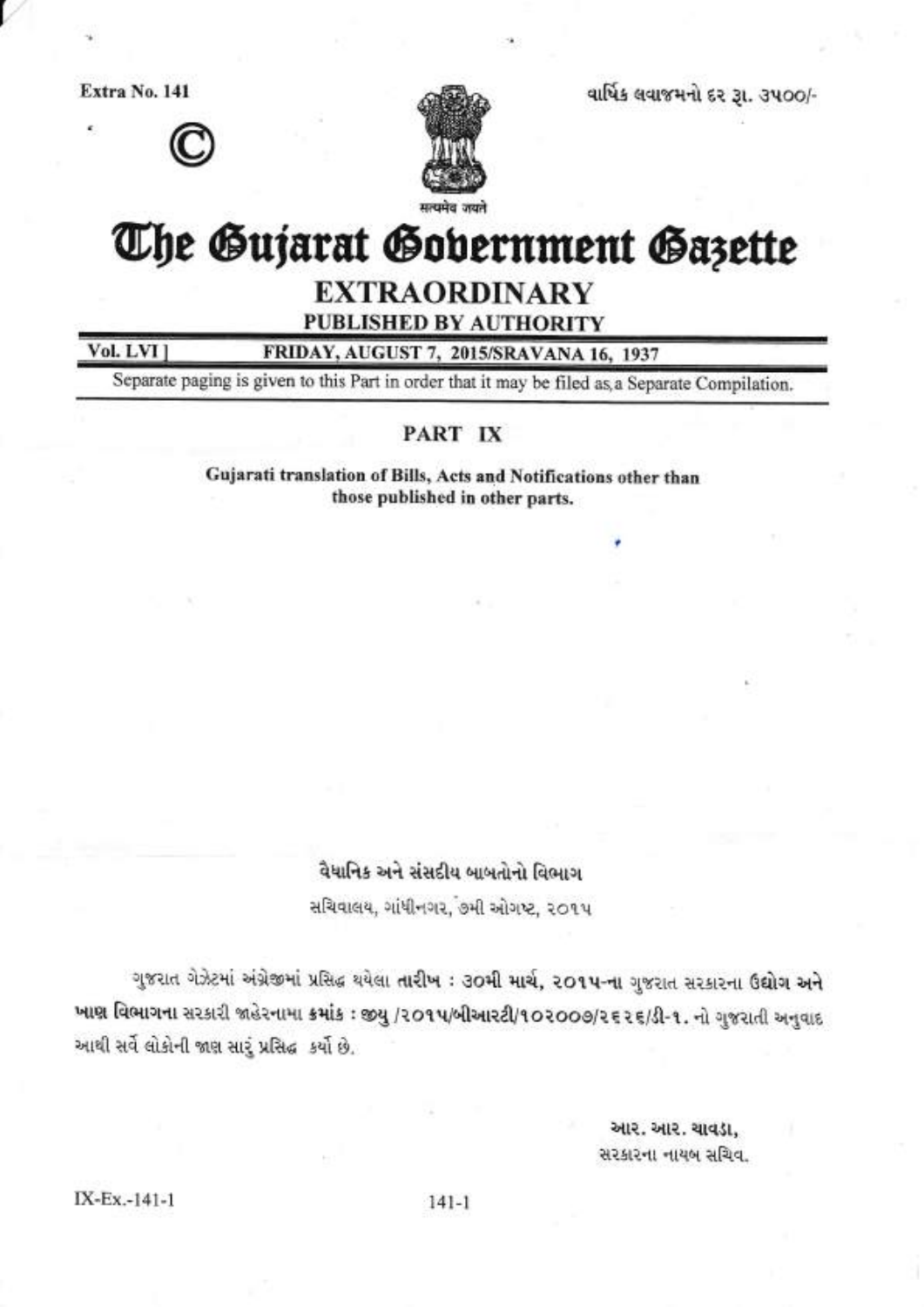#### **Notification**

## **Regarding**

## Amendment to the Industries Officer (Technical) and Manager (Raw Materials), Class II. **Recruitment Rules, 2010.**

ઉદ્યોગ અધિકારી (ટેકનિકલ) અને વ્યવસ્થાપક (કાચો માલ), વર્ગ-૨, ભરતી નિયમો, ૨૦૧૦ સુધારવા સંબંધી

## જાહેરનામં.

## ઉદ્યોગ અને ખાણ વિભાગ.

### સચિવાલય, ગાંધીનગર. તારીખઃ ૯મી મે, ૨૦૧૬.

## ભારતનું સંવિધાન.

ક્રમાંકઃજીય/૨૦૧૬/૫૦/બીઆરટી/૧૦૨૦૦૭/૨૬૨૬/ ડી-૧ઃ- ભારતના સંવિધાનના અનુચ્છેદ ૩૦૯ના પરંતુકથી મળેલી સત્તાની રૂએ ગુજરાતના રાજ્યપાલ, આથી, ઉદ્યોગ અધિકારી (ટેકનિકલ) અને વ્યવસ્થાપક (કાચો માલ), વર્ગ-૨, ભરતી નિયમો, ર૦૧૦ વધુ સુધારવા નીચેના નિયમો કરે છેઃ-

- આ નિયમો ઉદ્યોગ અધિકારી (ટેકનિકલ) અને વ્યવસ્થાપક (કાચો માલ), વગે-૨, ભરતી (સંધારા) નિયમો, ર**ા** ૬  $\mathbf{f}$ . કહેવાશે.
- ઉદ્યોગ અધિકારી (ટેકનિકલ) અને વ્યવસ્થાપક (કાચો માલ), વર્ગ-૨, ભરતી નિયમો, ૨૦૧૦માં, નિયમ ૪માં, ખંડ ર  $(s)$ માં.
	- $(9)$ ''૩૩ વર્ષથી'' એ આંકડા અને શબ્દને બદલે, ''૩૮ વર્ષથી'' એ આંકડા અને શબ્દ મુકવા;
	- $(3)$ વિદ્યમાન પરંતુક પછી, નીચેનો પરંતુક દાખલ કરવોઃ-

''વધુમાં, ગુજરાત મુલકી સેવા વર્ગીકરણ અને ભરતી (સામાન્ય) નિયમો, ૧૯૬૭ના નિયમ ૮ના પેટા-નિયમ (૯)ના ખંડ (ખ)માંનો કોઈપણ મજકૂર, ઉપર ઠરાવ્યા પ્રમાણેની ઉપલી વય-મર્યાદા હળવી કરવાની બાબતને સંબંધિત હોય ત્યાં સુધી લાગુ પડશે નહિ;''.

ગુજરાતના રાજ્યપાલના હુકમથી અને તેમના નામે,

કે. એસ. પ્રજાપતિ. સરકારના સંયુક્ત સચિવ.

સરકારી મધ્યસ્થ મુદ્રણાલય, ગાંધીનગર.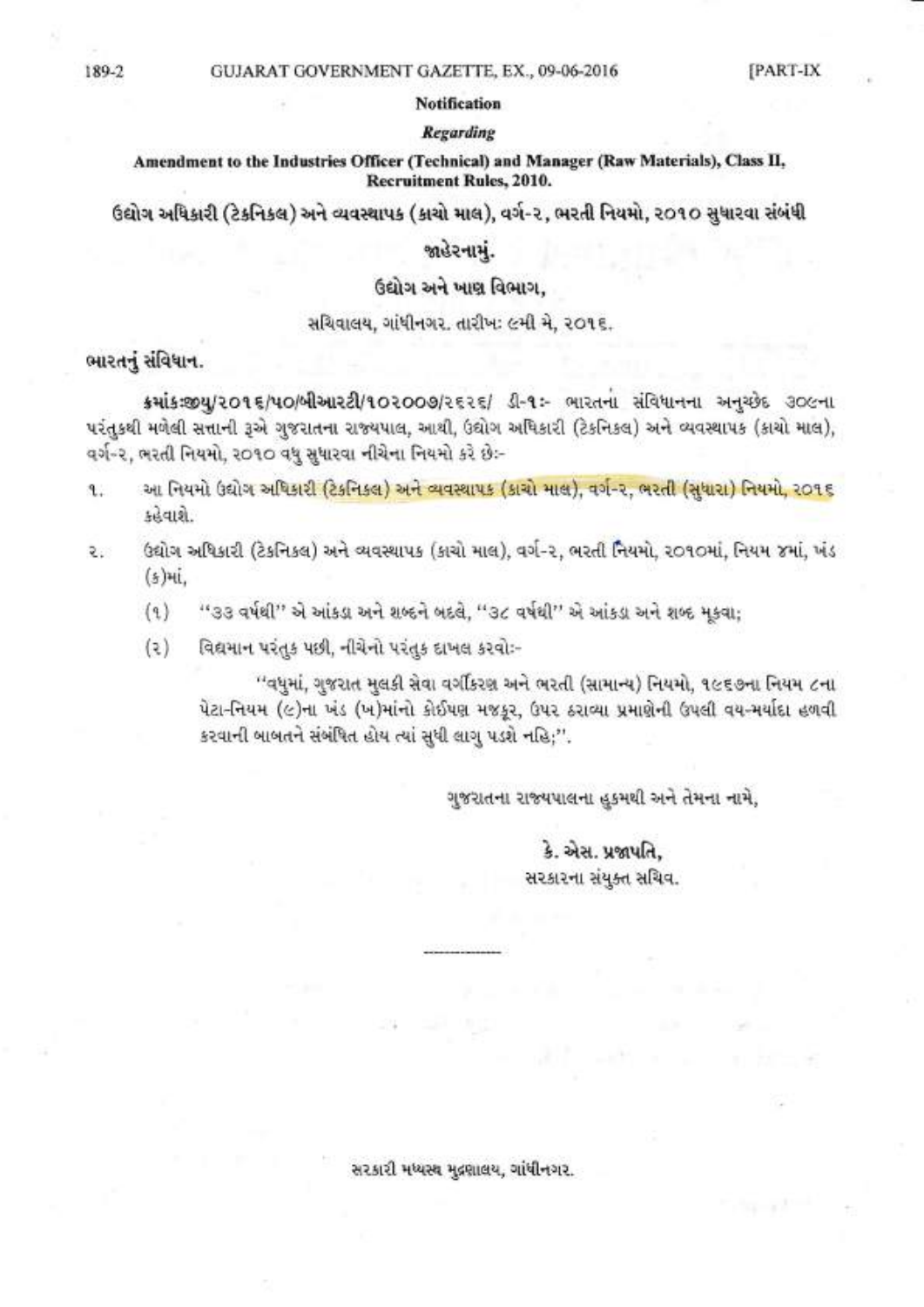Extra No. 189





વાર્ષિક લવાજમનો દર રૂા. ૩૫૦૦/-

## The Gujarat Gobernment Gazette

## **EXTRAORDINARY**

PUBLISHED BY AUTHORITY

THURSDAY, JUNE 9, 2016/JYAISTHA 19, 1938 Vol. LVII

Separate paging is given to this Part in order that it may be filed as a Separate Compilation.

## PART IX

Gujarati translation of Bills, Acts and Notifications other than those published in other parts.

> વૈધાનિક અને સંસદીય બાબતોનો વિભાગ સચિવાલય, ગાંધીનગર, ૯મી જૂન, ૨૦૧૬

ગુજરાત ગેઝેટમાં અંગ્રેજીમાં પ્રસિદ્ધ થયેલા ગુજરાત સરકારના ઉદ્યોગ અને ખાણ વિભાગના તારીખ: ૯મી મે, २०१६ના સરકારી જાહેરનામા ક્રમાંક: જીયુ/૨૦૧૬/૫૦/બીઆરટી/૧૦૨૦૦૭/૨૬૨૬/ડી. ૧-નો ગુજરાતી અનુવાદ આથી સર્વલોકોની જાણ સારૂં પ્રસિદ્ધ કર્યો છે.

> આર. આર. ચાવડા, સરકારના નાયબ સચિવ.

IX-Ex.-189-1

189-1